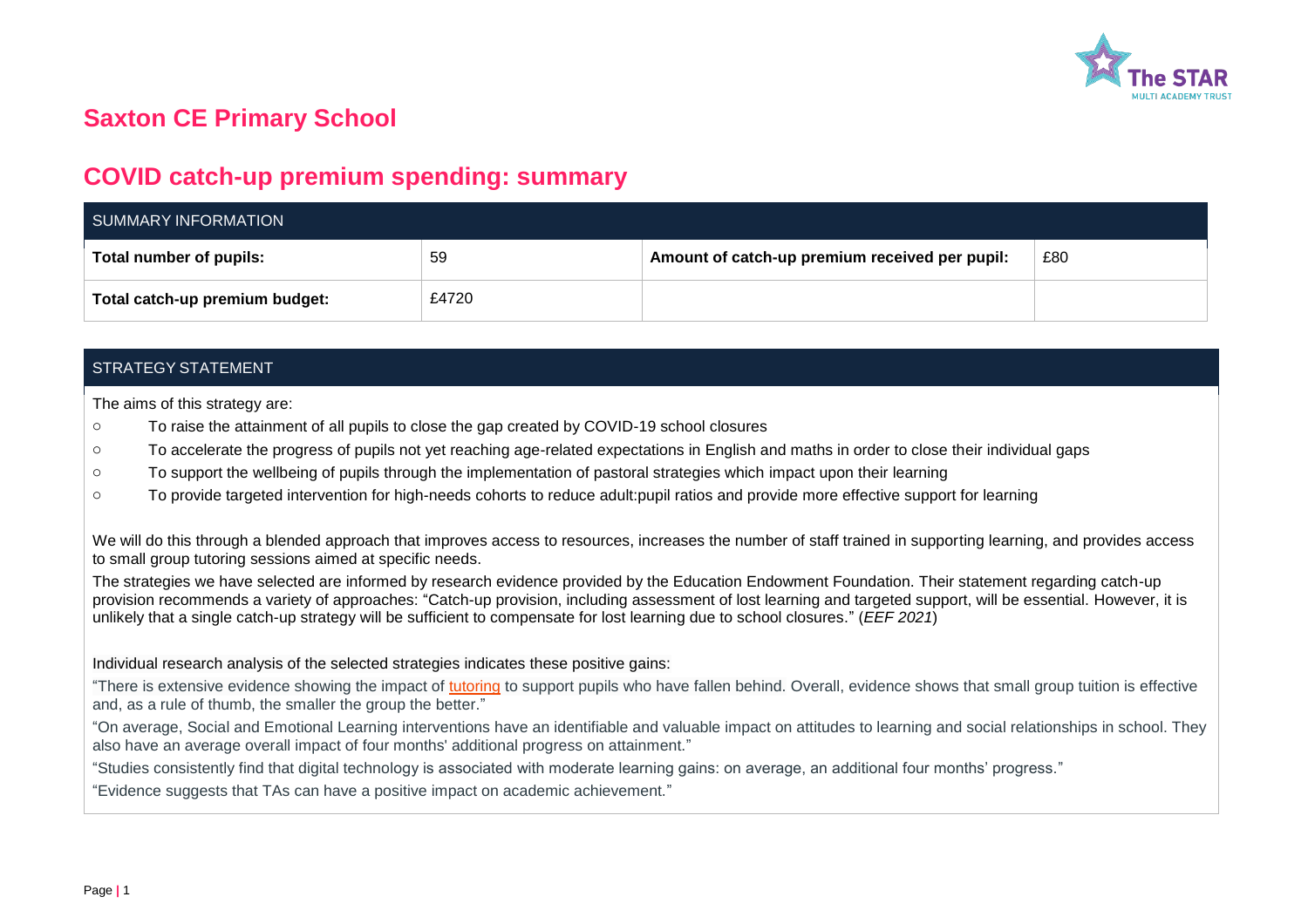# **Planned expenditure for current academic year**

| <b>Quality of teaching for all</b>                                                                                                                   |                                                                                                               |                                                                                                                                                                                                                                                                                                                                                                            |                                                                                                                                                                                                                                 |                             |                                                                   |  |  |  |
|------------------------------------------------------------------------------------------------------------------------------------------------------|---------------------------------------------------------------------------------------------------------------|----------------------------------------------------------------------------------------------------------------------------------------------------------------------------------------------------------------------------------------------------------------------------------------------------------------------------------------------------------------------------|---------------------------------------------------------------------------------------------------------------------------------------------------------------------------------------------------------------------------------|-----------------------------|-------------------------------------------------------------------|--|--|--|
| <b>Action</b>                                                                                                                                        | Intended outcome<br>and success criteria                                                                      | What's the evidence and<br>rationale for this choice?                                                                                                                                                                                                                                                                                                                      | How will you make sure it's<br>implemented well?                                                                                                                                                                                | <b>Staff lead</b>           | When will you<br>review this?                                     |  |  |  |
| Recruit a new 0.5fte<br><b>Teaching Assistant to</b><br>provide pastoral<br>support and basic skills<br>repetition with specific<br>pupils in Year 3 | Pupils are well<br>supported and make<br>good progress so that<br>a higher percentage<br>are at or above ARE. | "Evidence suggests that TAs can<br>have a positive impact on academic<br>achievement."<br>"On average, Social and Emotional<br>Learning interventions have an<br>identifiable and valuable impact on<br>attitudes to learning and social<br>relationships in school. They also<br>have an average overall impact of<br>four months' additional progress on<br>attainment." | Effective recruitment and induction<br>strategies will be used to ensure that<br>this strategy is implemented swiftly<br>and effectively. Embedded appraisal<br>and support structures will help to<br>monitor and manage this. | Headteacher                 | Termly<br>through<br>appraisal and<br>pupil progress<br>analysis. |  |  |  |
|                                                                                                                                                      |                                                                                                               |                                                                                                                                                                                                                                                                                                                                                                            |                                                                                                                                                                                                                                 | <b>Total budgeted cost:</b> | £3787.86                                                          |  |  |  |
| <b>Targeted support</b>                                                                                                                              |                                                                                                               |                                                                                                                                                                                                                                                                                                                                                                            |                                                                                                                                                                                                                                 |                             |                                                                   |  |  |  |
| <b>Action</b>                                                                                                                                        | Intended outcome<br>and success criteria                                                                      | What's the evidence and<br>rationale for this choice?                                                                                                                                                                                                                                                                                                                      | How will you make sure it's<br>implemented well?                                                                                                                                                                                | <b>Staff lead</b>           | When will you<br>review this?                                     |  |  |  |
| Provide tuition through<br>the National Tutoring<br>Programme for small<br>groups (1:2 or 1:3) of<br>pupils in maths and                             | Higher percentage of<br>pupils in target<br>cohorts at or above<br>ARE in maths and<br>English. Good          | "There is extensive evidence"<br>showing the impact of tutoring to<br>support pupils who have fallen<br>behind. Overall, evidence shows that<br>small group tuition is effective and,                                                                                                                                                                                      | Monitoring of sessions will be<br>conducted by SLT and the NTP<br>chosen provider. Pre- and Post-<br>tutoring assessments will be used to<br>measure impact.                                                                    | Michelle<br>Holgate         | Half-termly<br>intervals,<br>through<br>meetings<br>between       |  |  |  |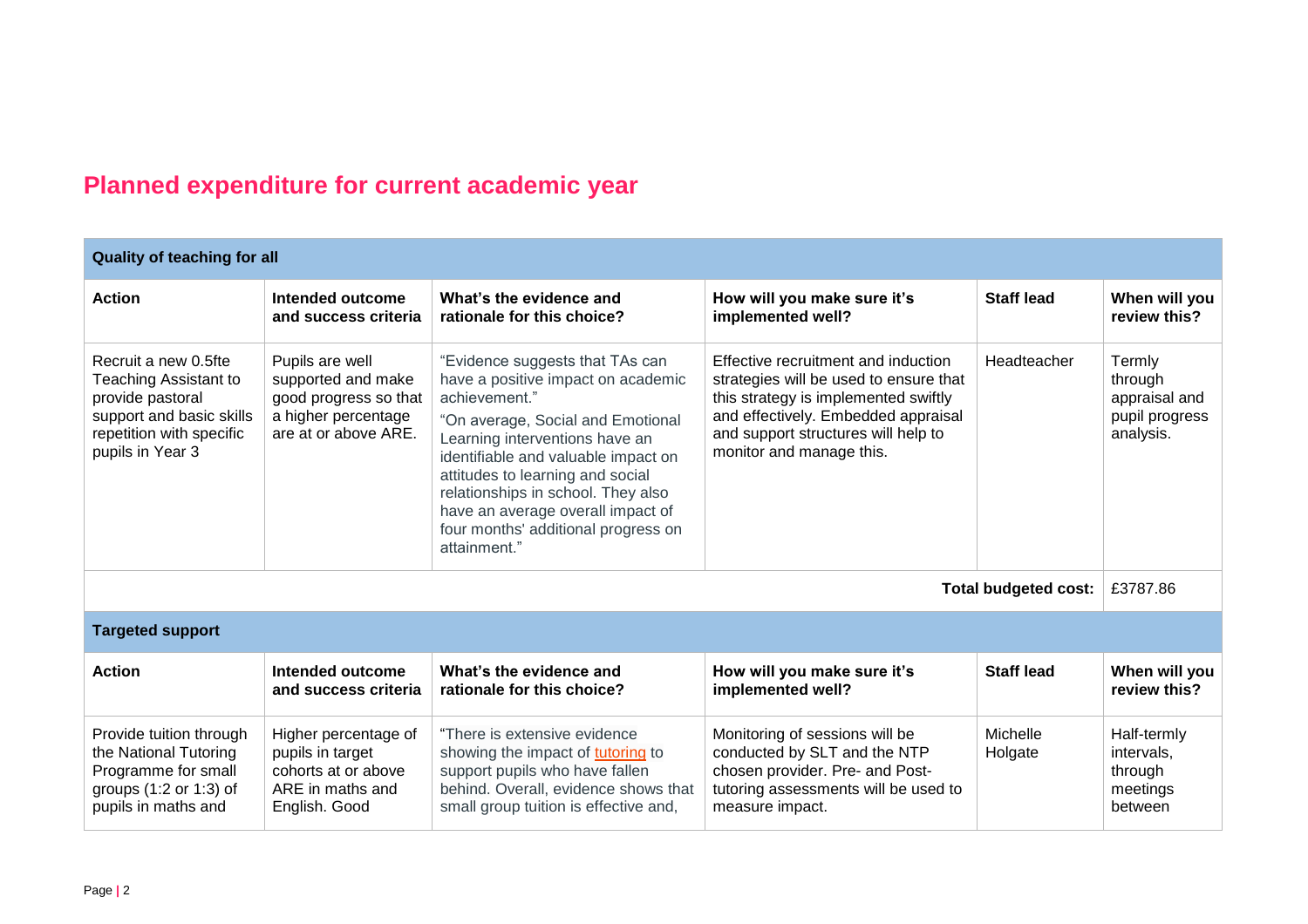| English aimed at<br>addressing specific<br>gaps in knowledge.                                                                                                                                                                                                                      | progress noted in<br>previously identified<br>areas of weakness.                                                                                                                                         | as a rule of thumb, the smaller the<br>group the better."                                                                                                    |                                                                                                                                                                              |                   | teachers and<br>tutors.                                                  |
|------------------------------------------------------------------------------------------------------------------------------------------------------------------------------------------------------------------------------------------------------------------------------------|----------------------------------------------------------------------------------------------------------------------------------------------------------------------------------------------------------|--------------------------------------------------------------------------------------------------------------------------------------------------------------|------------------------------------------------------------------------------------------------------------------------------------------------------------------------------|-------------------|--------------------------------------------------------------------------|
| <b>Total budgeted cost:</b>                                                                                                                                                                                                                                                        |                                                                                                                                                                                                          |                                                                                                                                                              |                                                                                                                                                                              |                   | £496.90                                                                  |
| <b>Other approaches</b>                                                                                                                                                                                                                                                            |                                                                                                                                                                                                          |                                                                                                                                                              |                                                                                                                                                                              |                   |                                                                          |
| <b>Action</b>                                                                                                                                                                                                                                                                      | Intended outcome<br>and success criteria                                                                                                                                                                 | What's the evidence and<br>rationale for this choice?                                                                                                        | How will you make sure it's<br>implemented well?                                                                                                                             | <b>Staff lead</b> | When will you<br>review this?                                            |
| Provide Chromebooks<br>for loan to pupils not<br>qualifying for other<br>additional support, but<br>have no access to<br>digital technology<br>during school closure.<br>These can be used to<br>provide access to<br>digital technology in<br>class when school is in<br>session. | Pupils are able to<br>access learning tasks<br>and maintain<br>progress in their<br>learning during<br>lockdown. There is<br>greater equality of<br>access to valuable<br>digital learning<br>resources. | "Studies consistently find that digital<br>technology is associated with<br>moderate learning gains: on<br>average, an additional four months'<br>progress." | Loan scheme will by through an<br>application process. Access and<br>outcomes will be monitored through<br>engagement in Google Classrooms<br>and progress will be measured. | Headteacher       | Through<br>Classroom<br>monitoring<br>and pupil<br>progress<br>meetings. |
| <b>Total budgeted cost:</b>                                                                                                                                                                                                                                                        |                                                                                                                                                                                                          |                                                                                                                                                              |                                                                                                                                                                              |                   |                                                                          |

## ADDITIONAL INFORMATION

When developing this strategy, staff noted the evidence in the following publications:

'Guidance - Catch up premium' - *DFE November (2020)*

'The EEF guide to supporting school planning: a tiered approach to 2021' – *EEF (2020)*